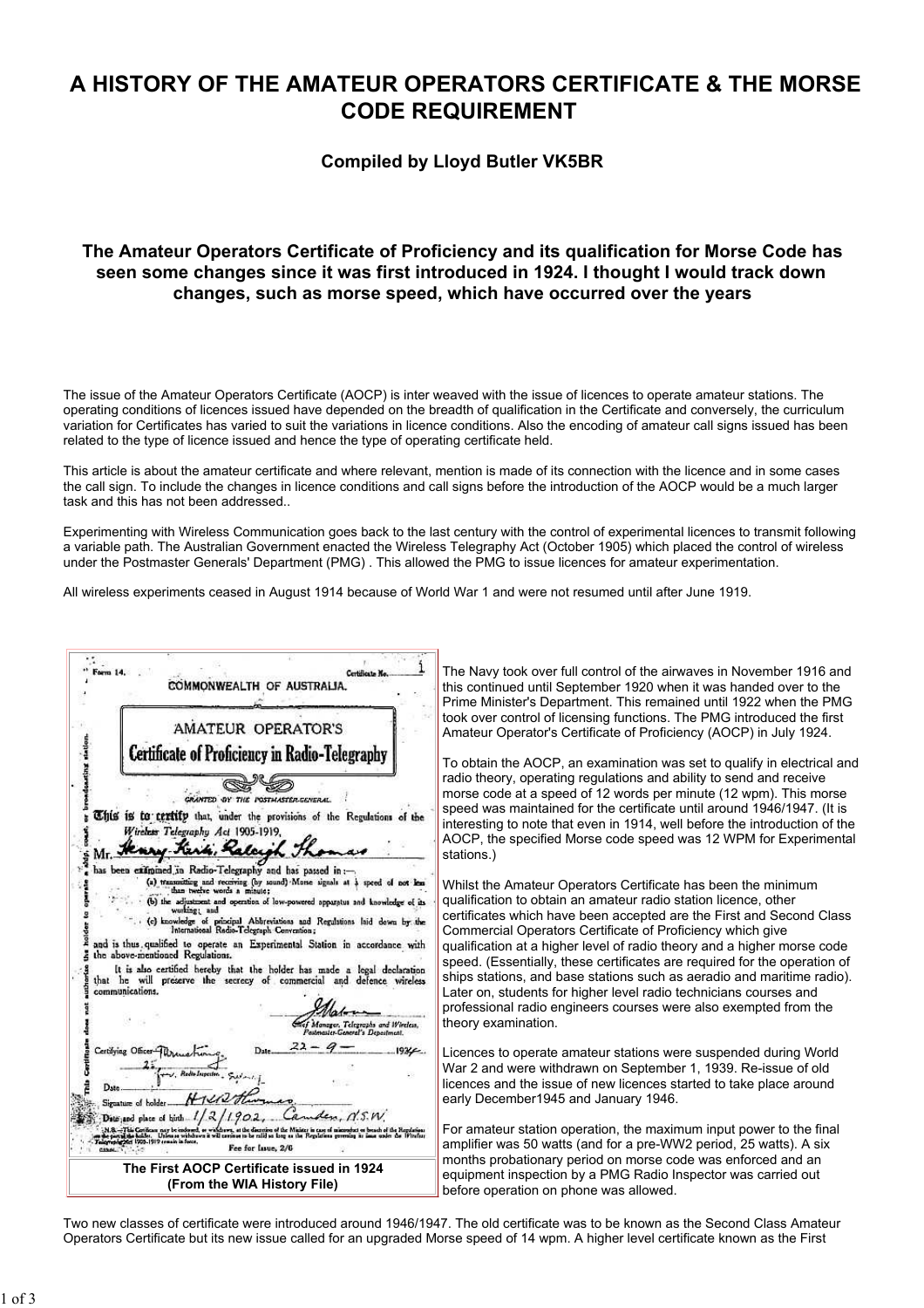Class Amateur Operators Certificate was introduced with a higher knowledge of radio and electrical theory and a Morse speed of 18 wpm.

The new First Class Certificate allowed the operator to increase the maximum input power into the final amplifier to 100 watts.

The two certificate classes lasted barely two years after which the qualification requirement reverted back to a single class certificate with a morse speed of 14 wpm and which allowed operation with a maximum input power of 100 watts for all amateur stations.

Prior to 1947, the amateur licence was defined as the "Amateur Experimental Licence" . However in September 1947, advice was received that redefined the licence as the "Amateur Operator's Licence", and replaced the two existing types of licence with a single licence with a maximum operating power of 100 watts. Only one class of operator's certificate would be issued in the future called the "Amateur Operators Certificate of Proficiency".



In June 1954, the Limited Amateur Operators Certificate (LAOCP) was introduced which called for the full theory qualification but exempt for morse code. With this certificate, the limited operation was restricted to the VHF bands of 50 MHz and above. The Limited call sign issued was initially VknZxx, with VknYxx, and VknXxx later added. The significant characters were the "Z", "Y", and "X".

#### THE WHEELS OF CANBERRA

In May, 1953, we informed you that the Postmaster General's Department had agreed to the issuance of the Technician License, or as it is now known, the "Amateur Operator's Limited Certificate of Proficiency."

In December, 1953, we recorded our disappointment at the delay in completion of machinery necessary to fully implement the scheme.

Now, we are happy to announce that "the wheels of Canberra" have completed their slow revolutions and every last cog has been fitted into its assigned place. The result may be read in "Amendments to the Wireless Telegraphy Regulations CSR 1954 No. 50."

The self same document also requires future applicants for both "A.O.C.P." and "Limited A.O.C.P." to pay one pound examination fee. An imposition that we know will not in anyway dampen the enthusiasm of the genuine candidate.

To turn to the bright side of the picture, we remind A.O.C.P. candidates who failed in Morse Code only since January, 1953, that they are now eligible for Limited A.O.C.P. and should make immediate application.

Many technically capable enthusiasts who lacked morse qualifications now have the opportunity to show their ability and keenness. Undoubtedly in the near future the v.h.f. bands will become densely populated by a new race of keen experimenters. It is from the ranks of these" men that the C.D.E.N. will draw most of its personnel in future national emergencies. So give them every encouragement chaps!

FEDERAL EXECUTIVE.

A 1954 Editorial from Amateur Radio advising of the new Limited Operators Certificate (From the records held by the WIA Historian)